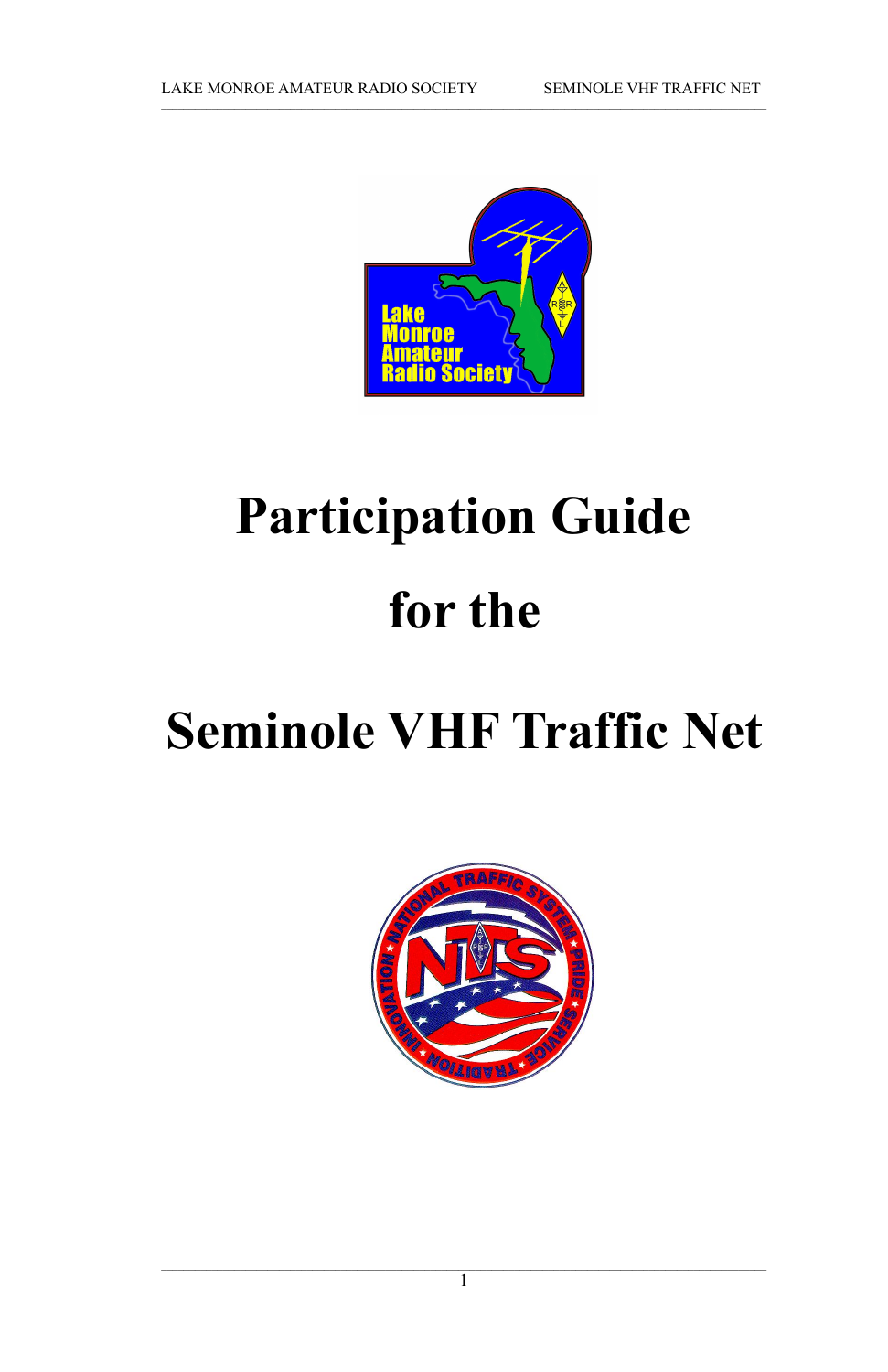# *Table of Contents*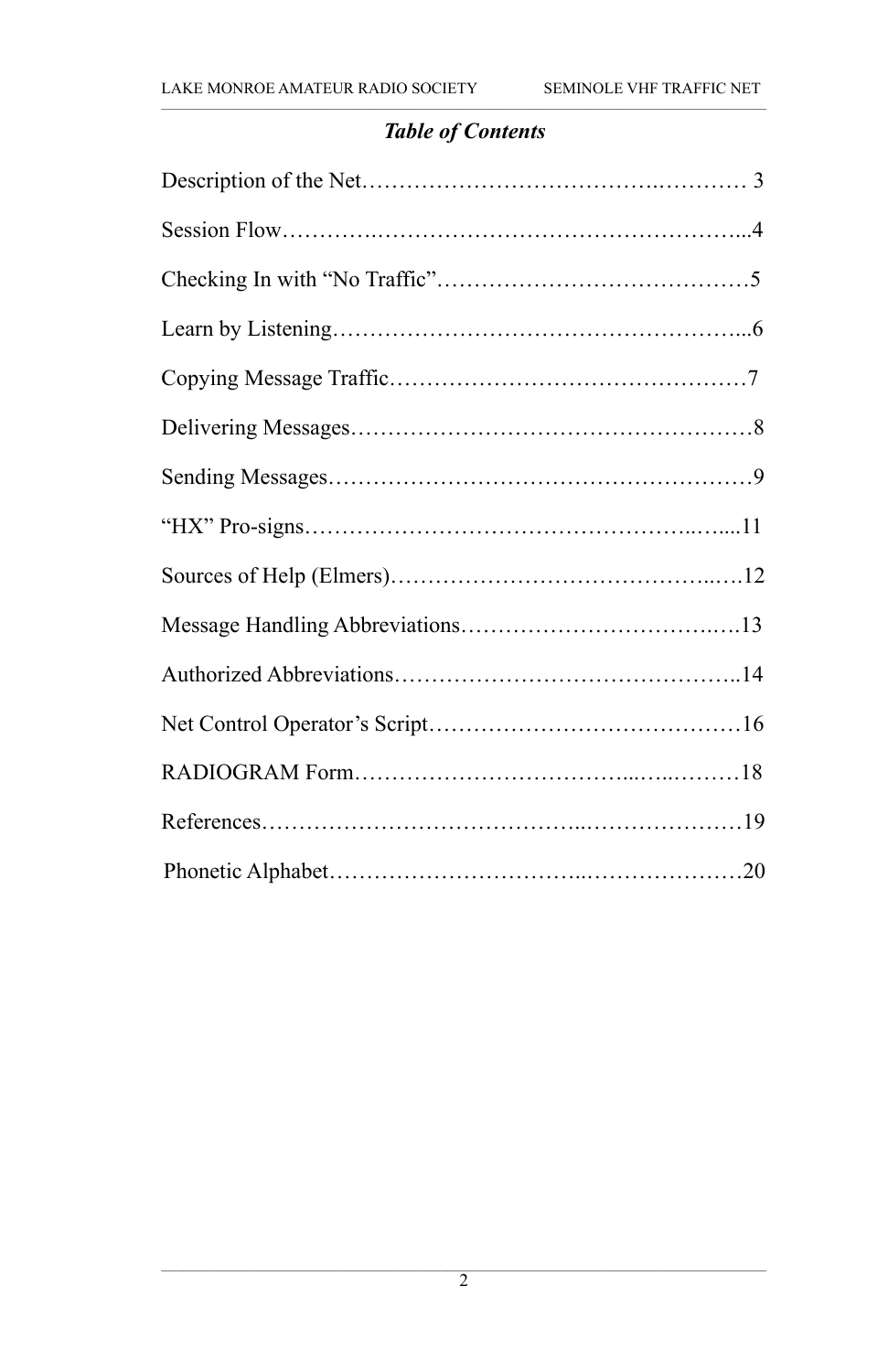#### *Description of the Net*

 The Seminole VHF Traffic Net (SVTN) is a local area net organized by the Lake Monroe Amateur Radio Society that is part of the National Traffic System. SVTN normally meets on the LMARS 2M repeater on frequency 147.285 with a 107.2 Hz tone, every night at 7:15 PM. The net does not meet on the first Thursday of each month except under emergency conditions.

 On the first Monday of each month, SVTN meets on the simplex frequency 147.555. This session allows participants to test their ability to participate in the net without the benefit of a repeater, which is something that could be necessary if the repeater were lost during a real emergency.

 As a part of the National Traffic System, SVTN handles formal written message traffic into, out of, and within Seminole County and the surrounding area. SVTN maintains liaisons with other recognized traffic nets so that traffic can be collected and passed beyond the SVTN local area.

 The net begins at 7:15 PM local time with the most formal part of the net where incoming, outgoing and emergency messages are relayed. Then check-ins from stations that are operating mobile or portable, and stations that are short of time and want to check into the net, but are unable to stay on the air for the duration of the net. After the portable, mobile and short of time stations have had the opportunity to check in, all stations are invited to check-in.

 A Net Control Operator designated by the Net Manager or Assistant Net Manager runs the net. All participants should follow the instructions of Net Control to help maintain order. Net Control follows a script that keeps the net running smoothly and makes certain nothing is forgotten. The script, and everyone's respect for it, is the thing that makes it easy for a new or inexperienced Net Control Operator to manage the net. We all know what to expect, when to expect it, and we can all help each other meet the expectations of an official net of the National Traffic System. When the net closes each evening, we all enjoy a sense of accomplishment and *we know* we can be of useful service to our community in the event of an emergency.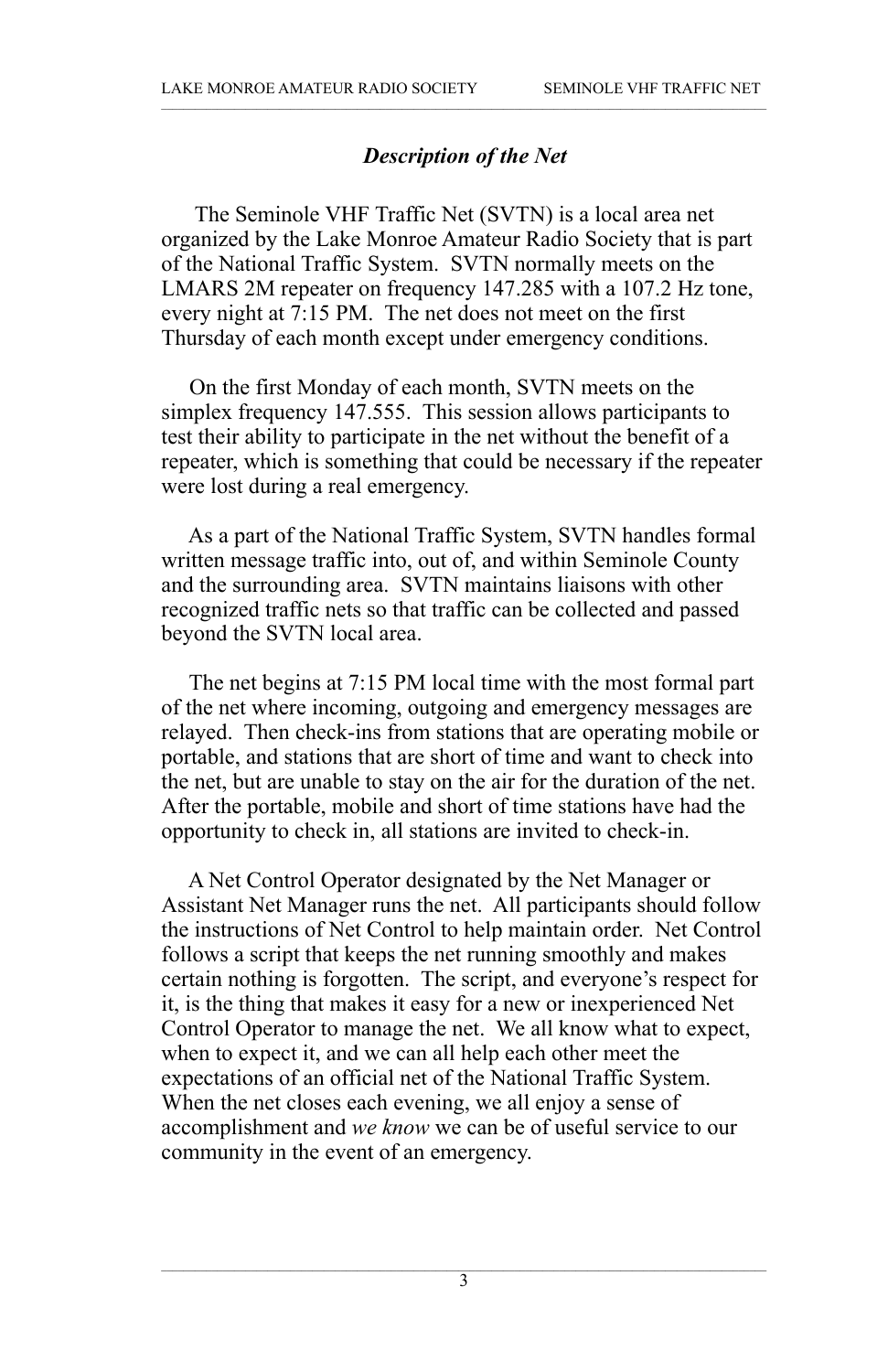#### *Session Flow*

 The net opens with a query by the Net Control Operator wanting to make certain the frequency is not in use. On occasion Net Control may request someone using the frequency to kindly move to a different frequency in order for the net to hold it's scheduled session.

 Net Control then opens the net by reciting a standard announcement of the net's name, purpose, and participation instructions. Net Control then asks for any station holding emergency or priority traffic to announce itself and check in to the net. Message traffic that is designated as "Emergency" or "Priority" traffic would be handled immediately at that time.

 Then Net Control will ask for any stations to check in that have an announcement or bulletin for the net. Usually stations with announcements or bulletins take this opportunity to inform Net Control but wish to delay making the announcement or bulletin until later in the net, allowing time for more participants to check in to the net. However, it is possible for them to make the announcement or bulletin immediately, knowing that most participants intending to check in to the net are listening.

 Net Control now requests portable, mobile, or short of time stations to check in to the net. This request will be made until no further check-ins are announced, at which time Net Control will request check-ins from any and all stations, with or without traffic. This signals the beginning of the formal part of the net, usually about 7:30 PM. Net Control will make a second request for any station holding announcements, official bulletins, or general net messages.

 As stations check in to the net they will indicate if they have message traffic to pass or not. Net Control will request stations to take message traffic that must be delivered locally, or relayed to other nets in the National Traffic System for delivery outside the range of the SVTN.

 After all message traffic, announcements and bulletins are passed, Net Control will provide a net report to the Net Manager in the form of a message, and close the net for the evening.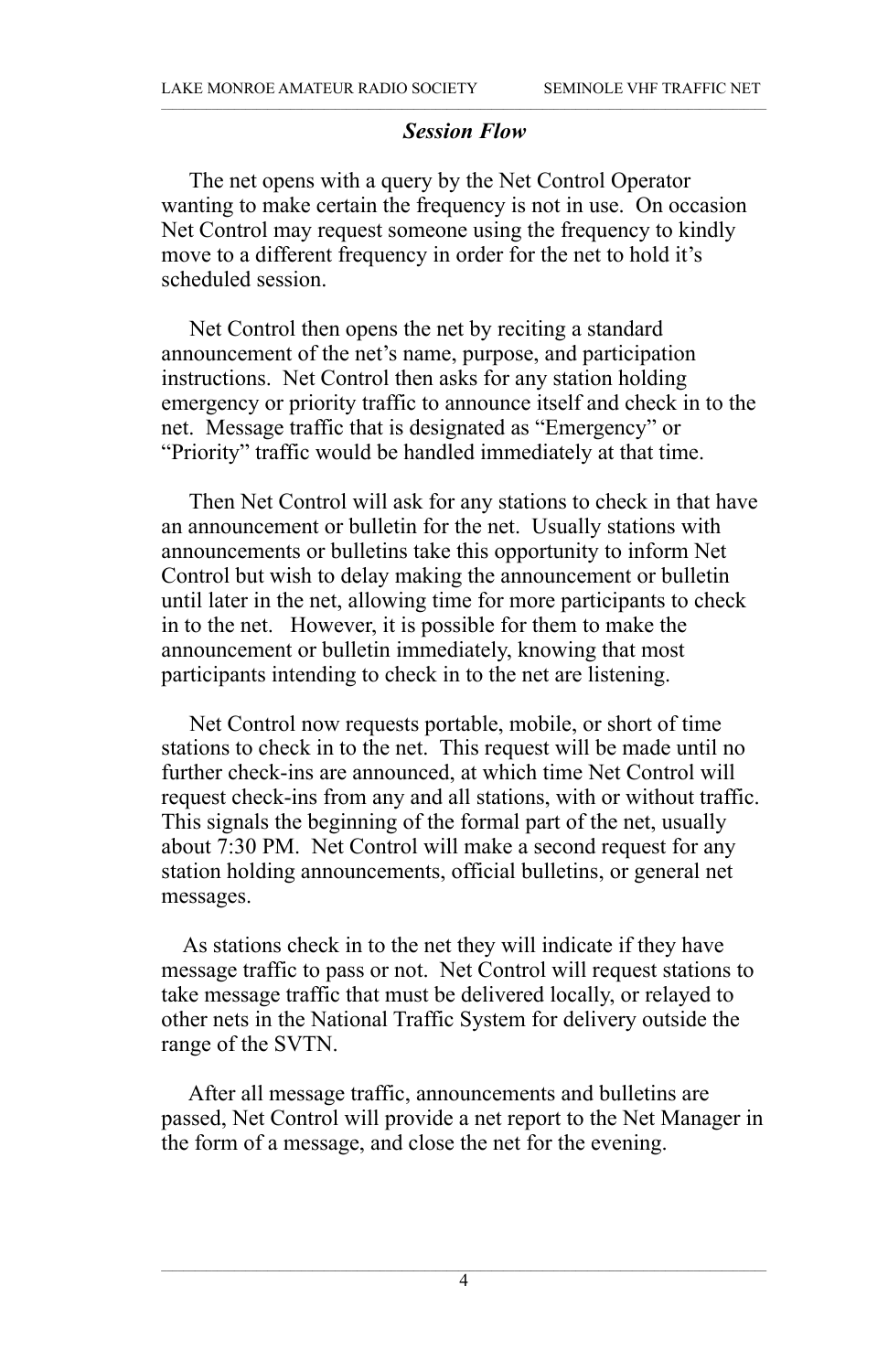#### *Checking In with "No Traffic"*

 Don't worry, checking in to the SVTN doesn't require you to send or receive any formal written traffic. Nor does checking in make you susceptible to be designated as a Net Control Operator in the heat of things. Checking in *does* help the net demonstrate its potential usefulness in the event of an emergency by being able to count you as a participant. That is why you will hear stations check in and state, "No traffic, just one for the count." Or sometimes they will say, "No traffic, just giving you a number." What this means is they are simply checking in to the net to demonstrate their capability of communicating with the net, and this allows their check-in to be counted in the evening's participation. The more stations that can check in to the SVTN, the more we can demonstrate reliability in the event of an emergency. So here is all you have to say.

> *Net Control: "This is WXYZ with the Seminole VHF Traffic Net looking for check-ins from any station with or without traffic."*

#### *You say: "This is (your call sign). My name is (first name) and I am located in (city). I have no traffic.*

 Although the SVTN is an official net that handles formal written traffic and is under the control of a Net Control Operator, it is a friendly net. It is also a forgiving net. No one is going to criticize you, especially on the airwaves. The net welcomes you to check in and become a countable resource.

 We do follow the script, carefully and thoughtfully, because we want to demonstrate quality, not just quantity. It's not all how many people check in and ho many pieces of traffic we handle. It's also how well we do that. So over time, you will develop your skill and confidence by participating in the net.

 That's why we meet every night. So every one has the chance to practice, gain experience, and get better at participating and handling traffic for the local area.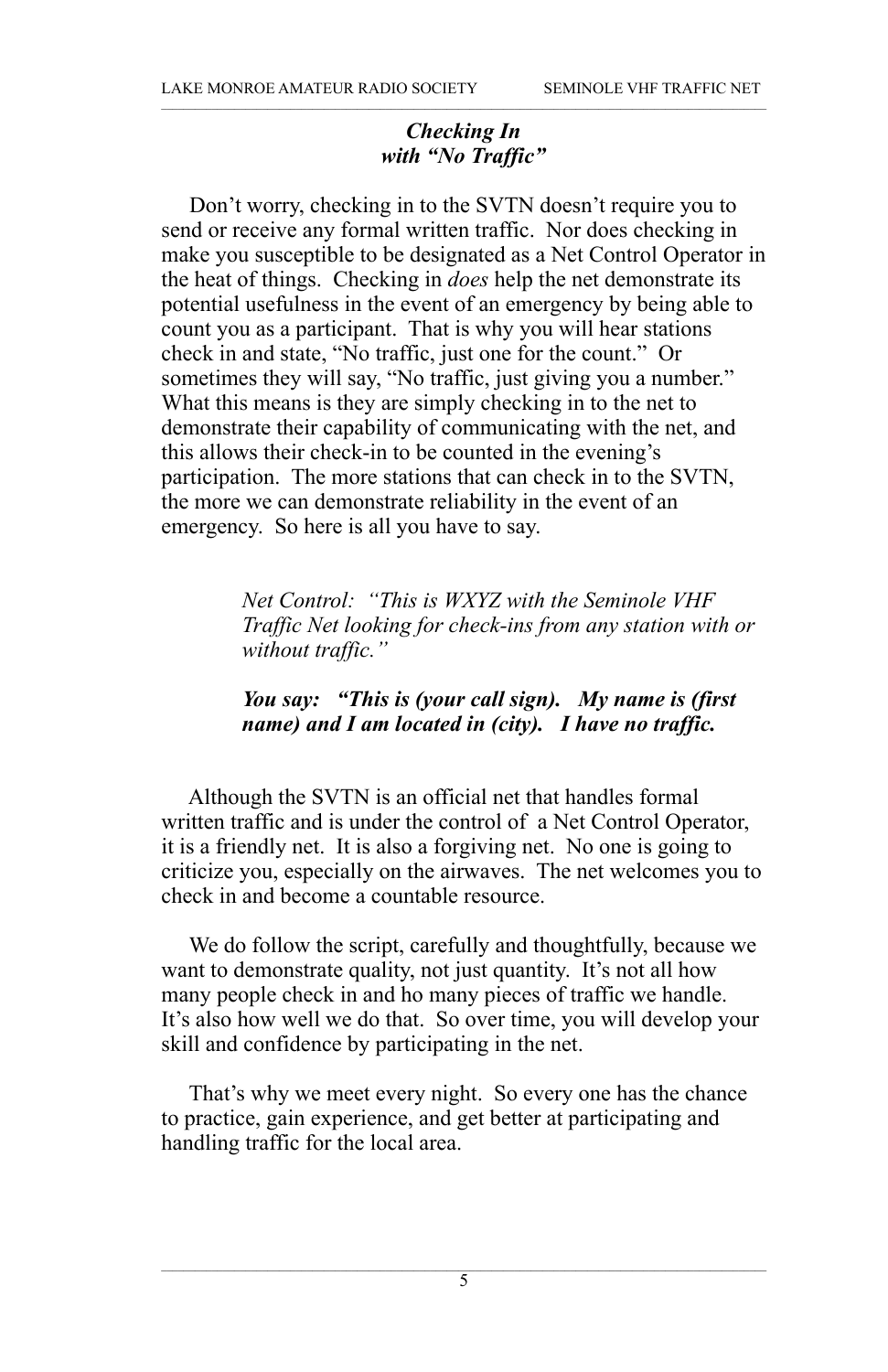#### *Learn by Listening*

 One of the best ways to teach is by using real life examples. Every night, the SVTN provides real life examples of how to participate. All you have to do is tune in, check in, then be quiet and listen. In fact you don't even have to check in. We just threw that in to encourage you and help keep our participation numbers up.

 Most of us listened for several nights before we worked up the courage to check in the SVTN. Following are some of the common things you will hear and learn from.

**"Re-check"** A station that has already checked in to the net has something to bring to the attention of the Net Control Operator. In order to get the Net Control Operator's attention, the calling station will announce "Re-check" and the Net Control Operator will respond with an acknowledgement. Many times, the Net Control Operator will recognize the voice of the station and know whom it is calling for attention.

**"Query"** A station that has checked in to the net has a question they would like to ask Net Control. To attract the attention of the Net Control Operator and at the same time indicate the purpose of their communication, they will announce "Query." Net control will usually respond with an acknowledgement and listen to the question.

"**Short one"** Sometimes a station will request permission from Net Control to conduct a short conversation with another station. The Net Control Operator will usually acknowledge this request with an instruction for the requesting station to call the station they want to communicate with.

**"Relay"** When a station announces the term "Relay" it means they have copied another calling station attempting to check in or contact Net Control, but apparently the Net Control Station is unable to copy the calling station and has not recognized it. Net Control will acknowledge the relay station, and communication will be exchanged between Net Control and the calling station through the relay station.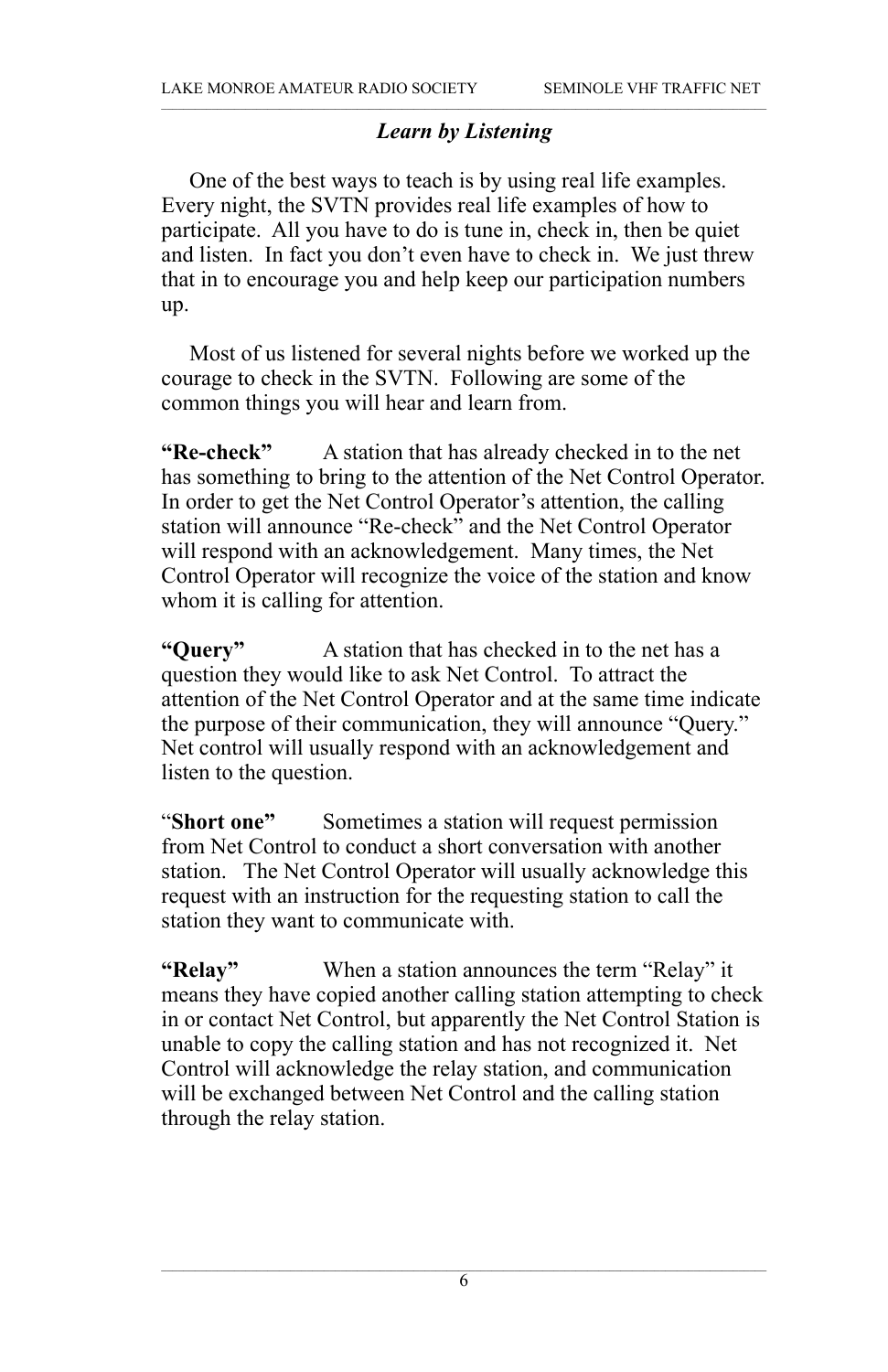#### *Copying Formal Written Message Traffic*

 Messages are "formal" because they are numbered and expressed in a standard format. They are written because amateur radio operators handling them keep very careful track of the exact content of the message until it is delivered to the addressee. It is this accountability that makes the National Traffic System and SVTN a reliable source of communication support in the event of an emergency such as a national disaster.

 Refer to a copy of the standard message format for more information. It is convenient to use a simple form to copy messages and later transcribe them onto the formal message form if need be. Messages always contain the following information in a specific order.

Message Number

Message Precedence

HX Identifier (if applicable)

Originating Station

Check (Number of words or letter groups in the message)

Place of Origin

Date (Of origination)

TO (Name, call sign, address and phone of the intended recipient)

MESSAGE CONTENT

Sender's name and call sign

 Messages are passed by Nets like SVTN through the National Traffic System until they reach an amateur radio operator who is close enough to the addressee to actually deliver the message. It's quite a thrill to deliver the message to the addressee. They are usually happily surprise to receive it, and often want to send a message back to the originator.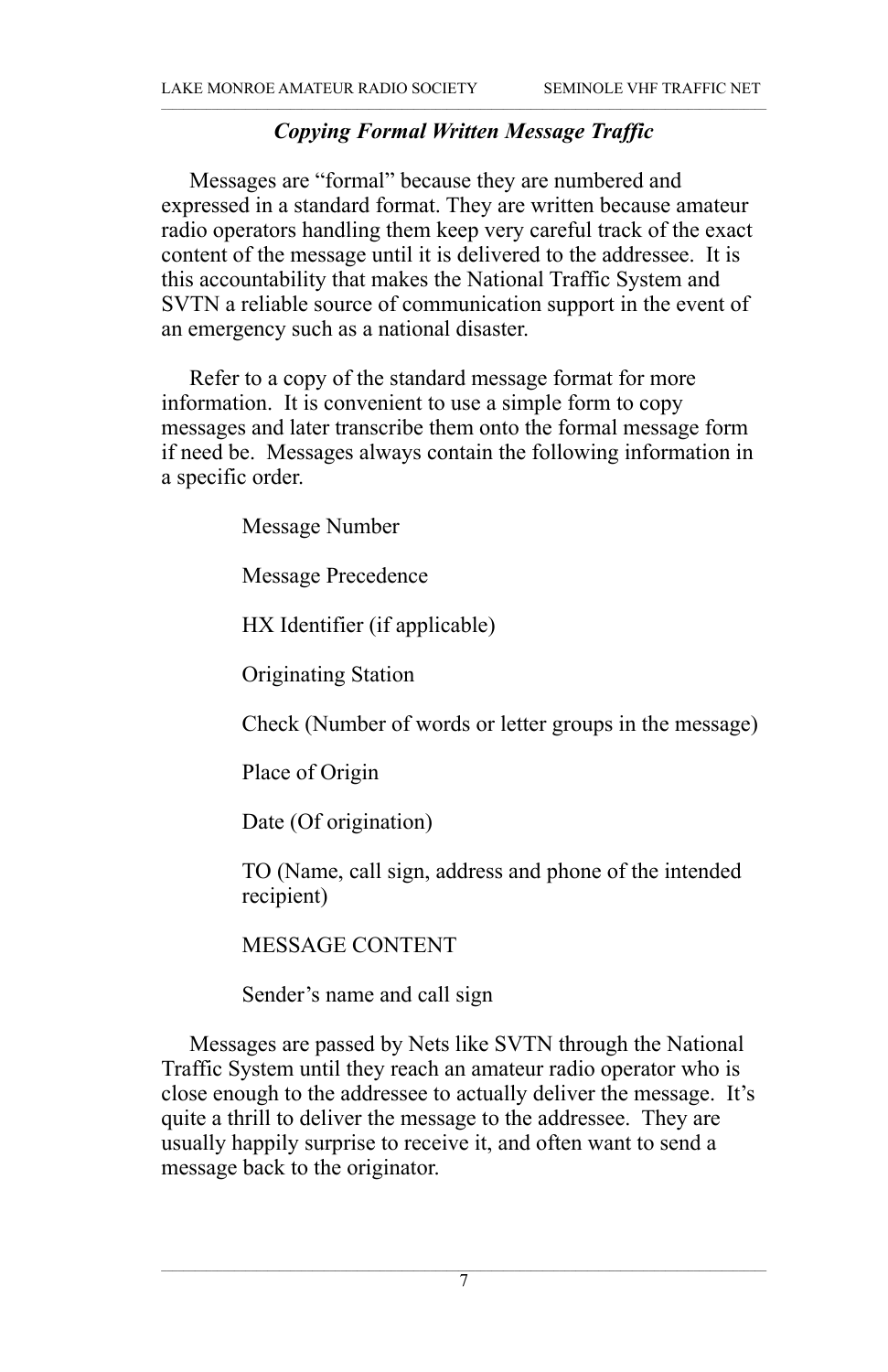#### *Delivering Messages*

 Anyone that checks into the SVTN can help deliver formal written message traffic. All they have to do is copy the message form the sending or relaying station, and then call the addressee and read them the message.

 When Net Control asks for someone willing to take a message to be delivered to a local addressee, they will usually say something like "Is anyone able to take one for (city)?" So if your station is in Orlando, and Net Control asks for a station willing to take a piece of traffic for Orlando, then you could reply with your call sign and state that you would be willing to deliver the traffic. Net Control will then instruct you to call the station with the message and "pick up" the traffic to be delivered. It goes something like this.

> **Net Control:** "Is anyone able to take a piece of traffic for Winter Springs?"

> **NU8K responds:** "NU8K would be happy to deliver that traffic."

> **Net Control:** "NU8K please call K1JPG and pick up one for Winter Springs."

**NU8K acknowledges:** "KIJPG, NU8K, Good evening Ray, I'm ready to copy."

**KIJPG:** "Good evening Vic, Please copy message number…"

 The message is relayed just exactly as it is written. After the entire message is conveyed, the receiving station acknowledges

receipt of the message and both stations return usage of the net back to the Net Control Operator.

 NU8K, the receiving station, delivers the message to the addressee, usually by calling them at the telephone number in the message address, and reading them the message. The secret is to keep it light and make it an exciting and happy experience for the addressee. There is much enjoyment in delivering messages that contain birthday wishes and greetings of all kinds.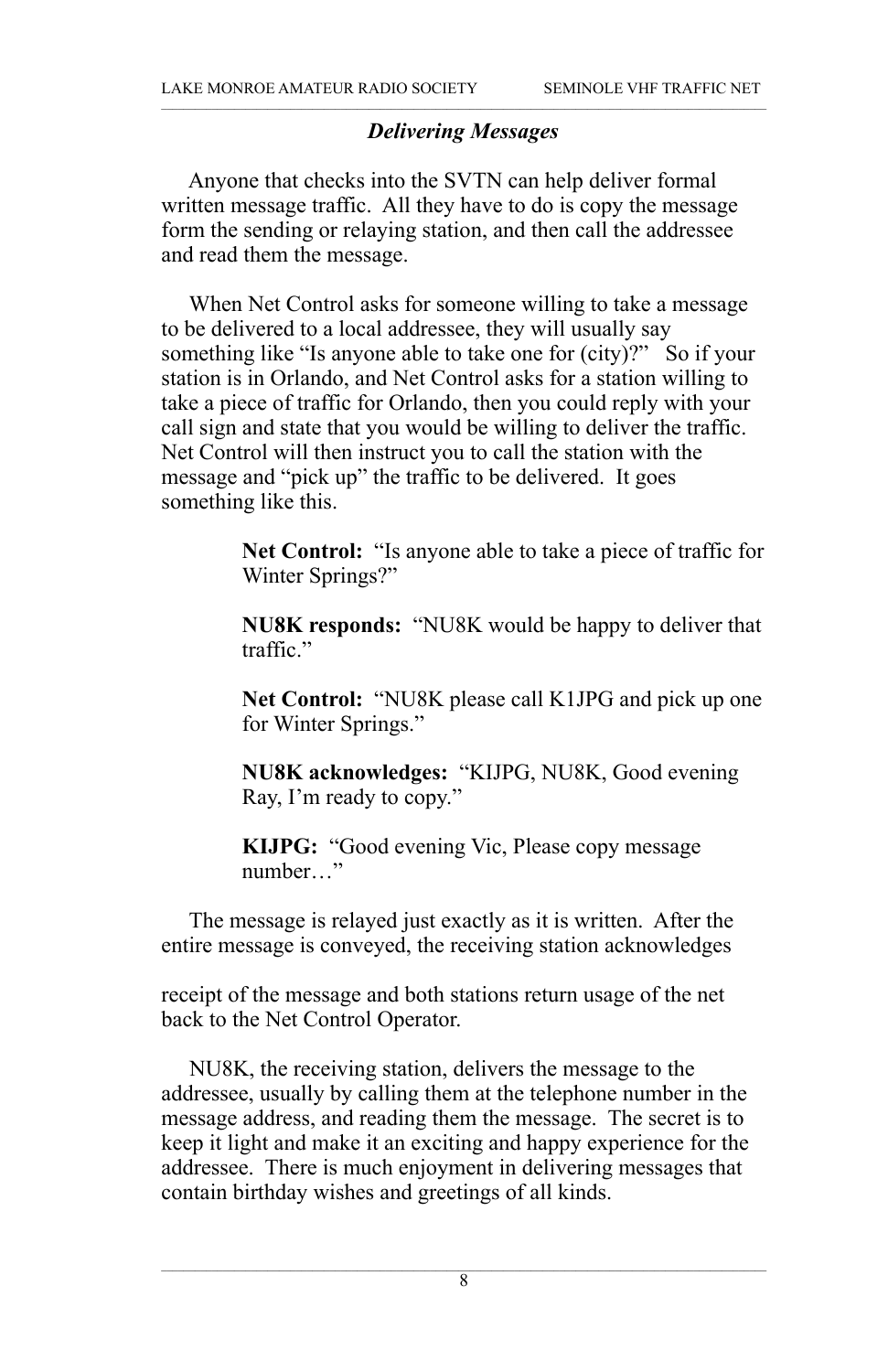#### *Sending Messages*

 Sending messages is really helpful because it provides the National Traffic System to exercise, just like a person, and stay in shape. You get a great opportunity to practice a skill that someday could be quite helpful.

 The best way to prepare to send a message is to first write it out in the standard NTS message format, just like we used to copy a message. This way you will have all of the information ready, in the proper order, when the net control operator directs you to send your message.

 Use the message format in the appendix as a guide to prepare your message. It is important that you have the name, address and telephone number of the person you are sending the message to, because that is what the amateur radio operator will use to deliver your message at the other end.

 You assign a message number to your message. It is only important to you, the sender, so you can differentiate quickly from one message to another. Usually, we assign sequential numbers beginning with "1" for the first message of the new year. But you can use any numbering scheme you prefer.

 The amateur radio operator sending the message is not necessarily the author, or "originator" of the message. You could be sending a message for a neighbor who would like to extend a "Happy Birthday" wish to a relative or friend in another state. The sending operator puts his/her call sign in the sender's block on the message form, and the originator puts his/her name in the

signature block. The originator does not need to be an amateur radio operator.

 When you check in to the SVTN, simply state that you have a message to send, like this:

**Net Control:** "Looking for check-ins to the SVTN."

**N9MN:** "N9MN, Don in Sanford, with traffic for Iowa.

 That's all there is to letting the net control operator know that you are holding a message to send. By telling him the state it is destined for, he will be able to group it with other traffic, and he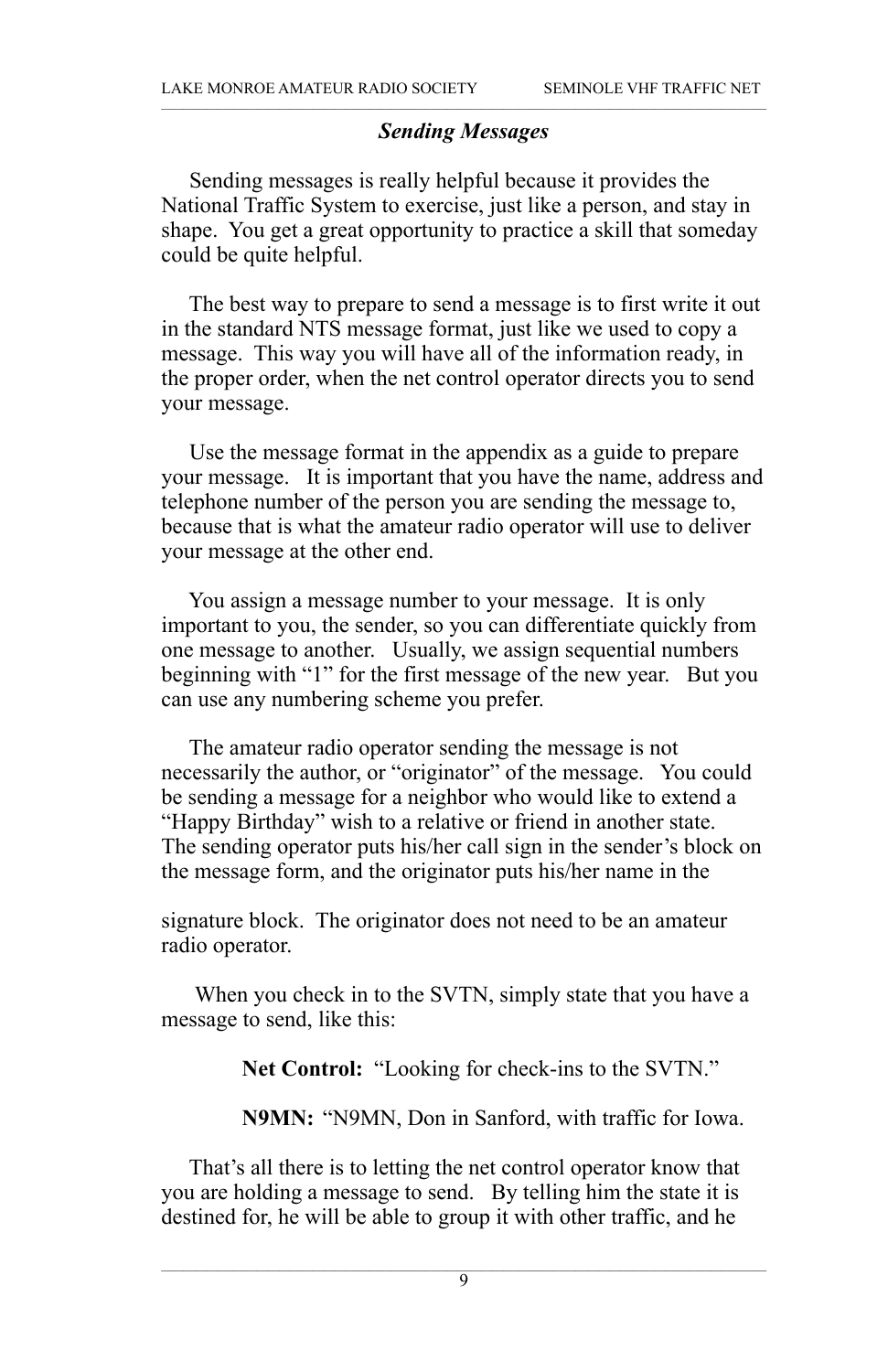will be able to start thinking about who might be able to take the message and relay it to another traffic net.

 At the appropriate time, the net control operator will call you and ask you to pass your traffic to a station that has checked into the net. Or, the net control operator will direct another station to call you and pick-up your message. So pay attention and you will be ready for something like this:

> **Net Control:** "KG4QCC, Randy, please call N9MN and pick-up a message for Iowa."

> **KG3QCC:** "N9MN, KG4QCC, good evening Don, I am ready to copy your message for Iowa."

**N9MN:** "Good evening Randy, please copy…"

 And so begins the relay of the message. Probably the very best way to get some practice at sending and copying message traffic is to listen in to those passing traffic on the net, and play like a "silent partner." Pretend that you are the operator taking the traffic, and copy along with the real operator.

 What happens if the person taking the traffic doesn't understand what was said, of can't keep up with the speed of the sender? You'll find that it is OK to simply ask the sender to repeat something, or to ask him to speak slower. Don't be afraid to say, "I'm new at this and would appreciate you going slower." Believe me, even Mario Andretti would slow down if it meant the National Traffic System could get a new operator some experience.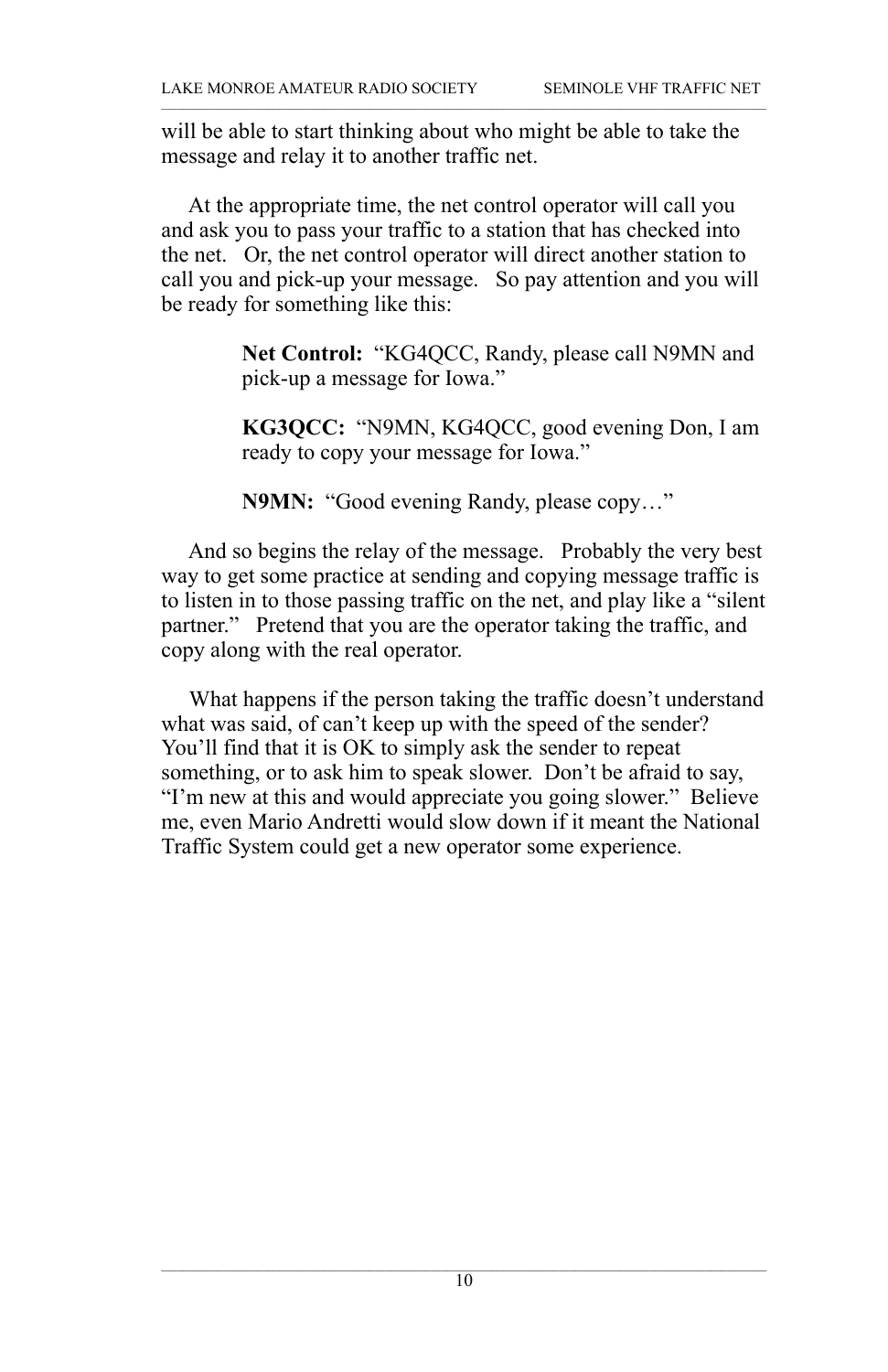#### *Handling Instructions "HX\_" Pro-signs*

- HXA (Followed by number) "Collect" telephone delivery authorized by addressee within X miles. If no number is sent, authorization is unlimited.
- HX**B** (Followed by number) Cancel message if not delivered within X hours of filing time, service (notify) originating station.
- HXC Report date and time of delivery to originating station.
- HXD Report to originating station the identity of the station who delivered the message, plus date, time and method of delivery. Also, each station to report identity of station to which relayed, plus date and time.
- HX**E** Delivering station to get and send reply from addressee.
- HX**F** (Followed by date in numbers.) Hold delivery until (specify date).
- HXG Delivery by mail or telephone, toll call not required. If toll or other expense involved, cancel message and send service message to originating station.

If more than one HX pro-sign is used, they can be combined like this: HXAC. However, if numbers are used, such as with HXF, the HX must be repeated each time.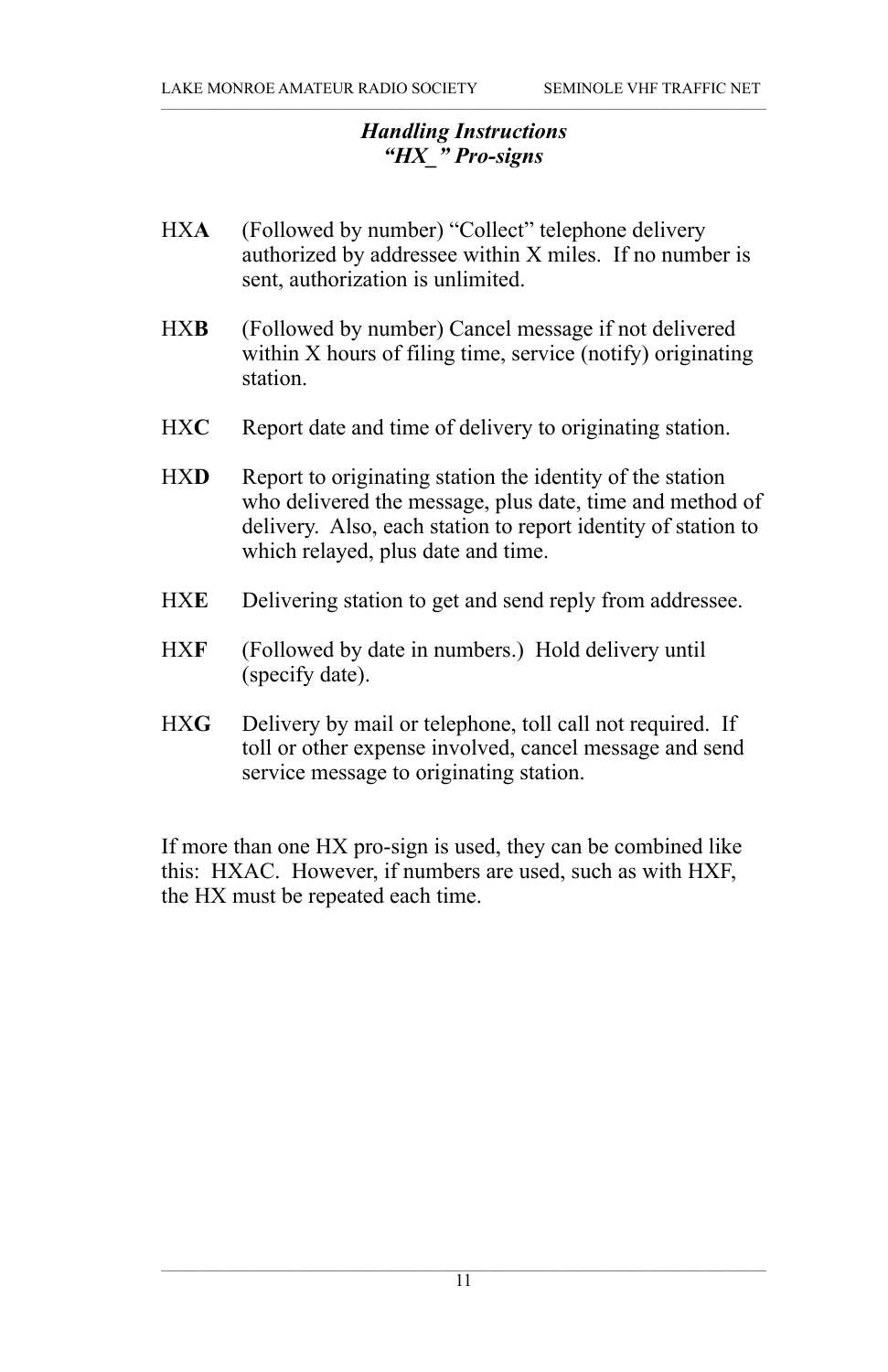#### *SVTN Elmers*

LMARS is stocked full of Elmers. Here are just a few who would be delighted to help you with any questions regarding participation on the SVTN. Please do not hesitate to call on them at any time. If there is no phone number listed, talk to them at a LMARS meeting. They welcome your interest.

| KG4OCD | Andy Gausz   | 321-229-7547 |
|--------|--------------|--------------|
| KJ4VOO | Harry Bankes | 407-314-4734 |
| WR4RW  | Rich Wilson  | 407-221-7787 |

#### *Other Local VHF Nets*

QCWA (Social Net) 7:30PM Tuesdays 147.195 (103.5 tone)

Seminole County ARES/RACES Net (Emergency Services) 8;00PM Mondays 147.090 (103.5 tone)

 $\mathcal{L}_\text{max}$  and  $\mathcal{L}_\text{max}$  and  $\mathcal{L}_\text{max}$  and  $\mathcal{L}_\text{max}$  and  $\mathcal{L}_\text{max}$ 

 $\mathcal{L}_\text{max}$  and  $\mathcal{L}_\text{max}$  and  $\mathcal{L}_\text{max}$  and  $\mathcal{L}_\text{max}$  and  $\mathcal{L}_\text{max}$ 

 $\mathcal{L}_\text{max}$  and  $\mathcal{L}_\text{max}$  and  $\mathcal{L}_\text{max}$  and  $\mathcal{L}_\text{max}$  and  $\mathcal{L}_\text{max}$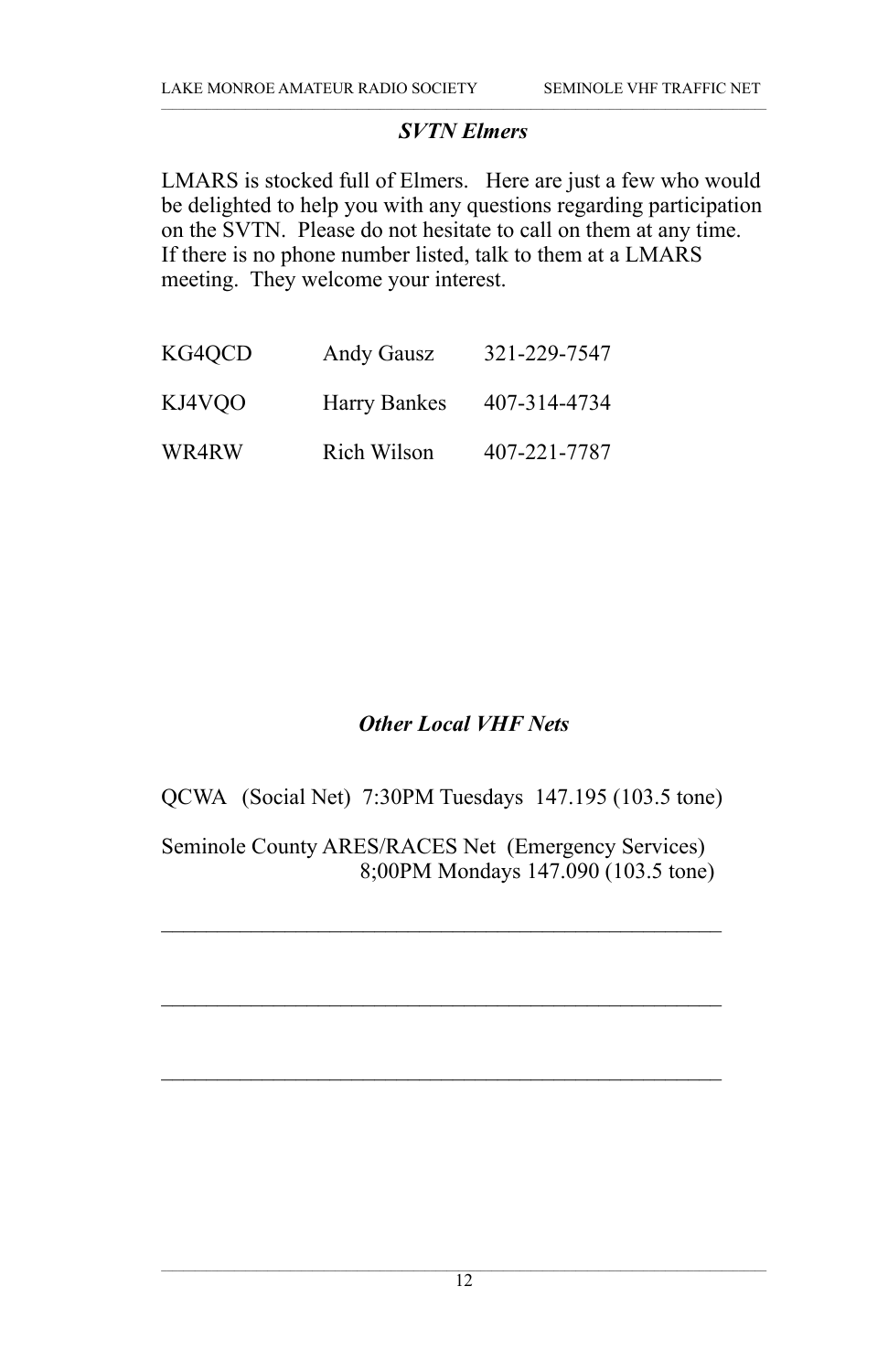# *Message Handling Abbreviations*

| Pro-word            | Meaning                                                       |
|---------------------|---------------------------------------------------------------|
| <b>BREAK</b>        | Separates address from text, and text<br>from signature.      |
| <b>CORRECTION</b>   | "I am going to correct an error."                             |
| <b>END</b>          | End of message.                                               |
| <b>FIGURES</b>      | Used before a word group consisting of<br>all numerals.       |
| <b>INITIAL</b>      | Used to indicate a single letter will<br>follow.              |
| <b>I SAY AGAIN</b>  | Used to indicate a repeat of a word or<br>phrase will follow. |
| <b>I SPELL</b>      | I am going to spell a word phonetically.                      |
| <b>LETTER GROUP</b> | Several letters together in a group will<br>follow.           |
| <b>MIXED GROUP</b>  | Letters and numbers combined in a<br>group will follow.       |
| <b>MORE</b>         | Additional messages to follow.                                |
| <b>NO MORE</b>      | No additional messages.                                       |
| <b>X-RAY</b>        | Used to indicate end of sentence, as<br>with a "period."      |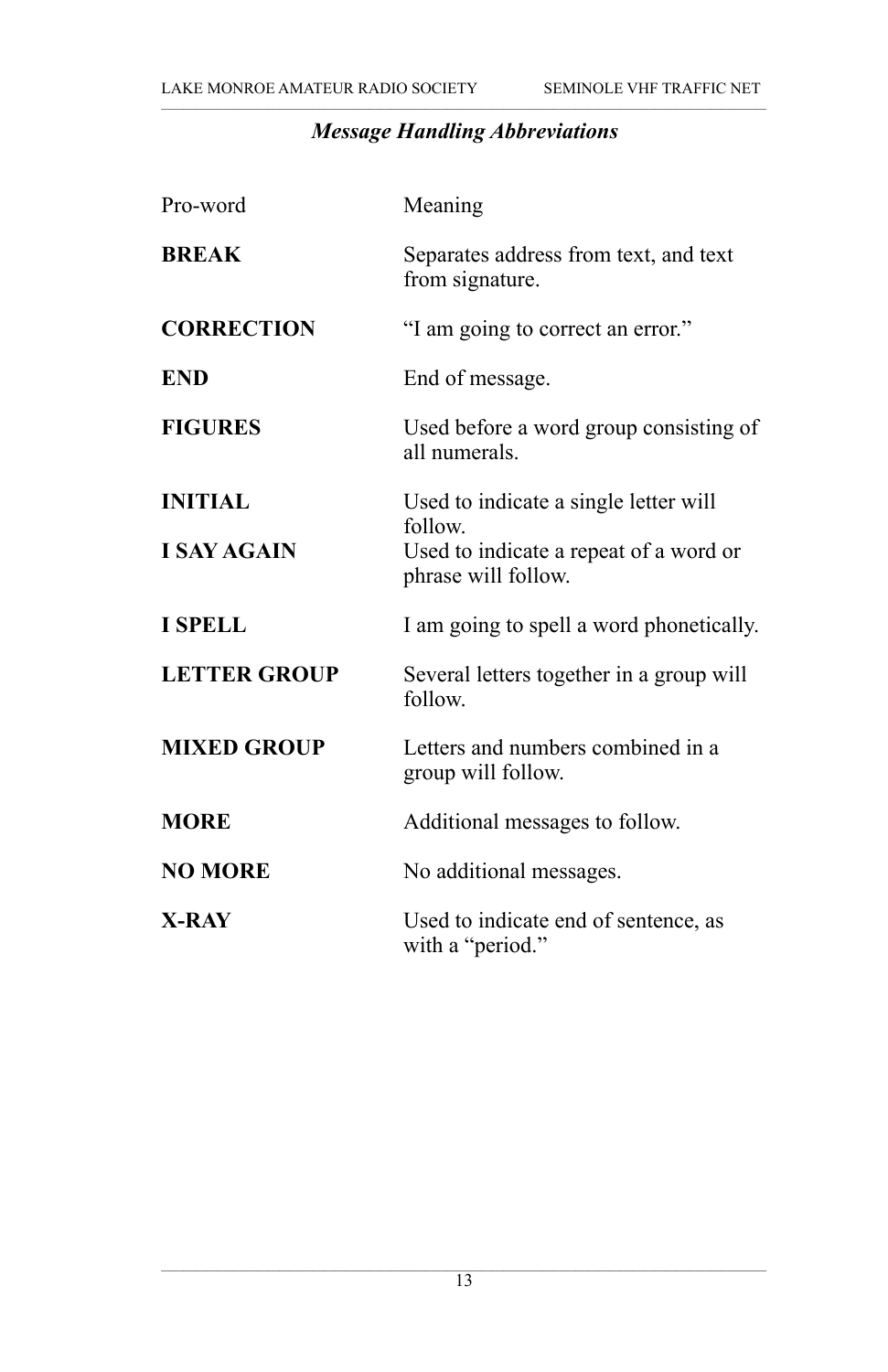#### *Authorized Abbreviations "ARL" Numbered Radiograms*

The letters "ARL" can be used in the message preamble in the CHECK and in the message text itself to abbreviate standard message content. This helps to expedite the message through the NTS without having to read each word of a message that is of a routine content. Here are a few of that are non-emergency related.

- FORTY SIX Greetings on your birthday and best wishes for many more to come.
- FIFTY Greetings by amateur radio.
- FIFTY ONE Greetings by Amateur radio. This message is sent as a free public service by ham radio operators here at \_\_\_\_\_\_. Am having a wonderful time.
- FIFTY THREE Received your \_\_\_\_\_\_\_\_. It's appreciated; many thanks.
- FIFTY FOUR Many thanks for your good wishes.
- FIFTY FIVE Good news is always welcome. Very Delighted to hear about yours.
- FIFTY SIX Congratulations on your , a most worthy and deserved achievement.
- FIFTY SEVEN Wish we could be together.
- FIFTY NINE Congratulations on the new arrival. Hope mother and child are well.
- \*SIXTY Wishing you the best of everything on \_\_\_\_\_\_\_.
- SIXTY ONE Wishing you a very merry Christmas and a happy New Year.
- SIXTY TWO Greetings and best wishes to you for a pleasant holiday season.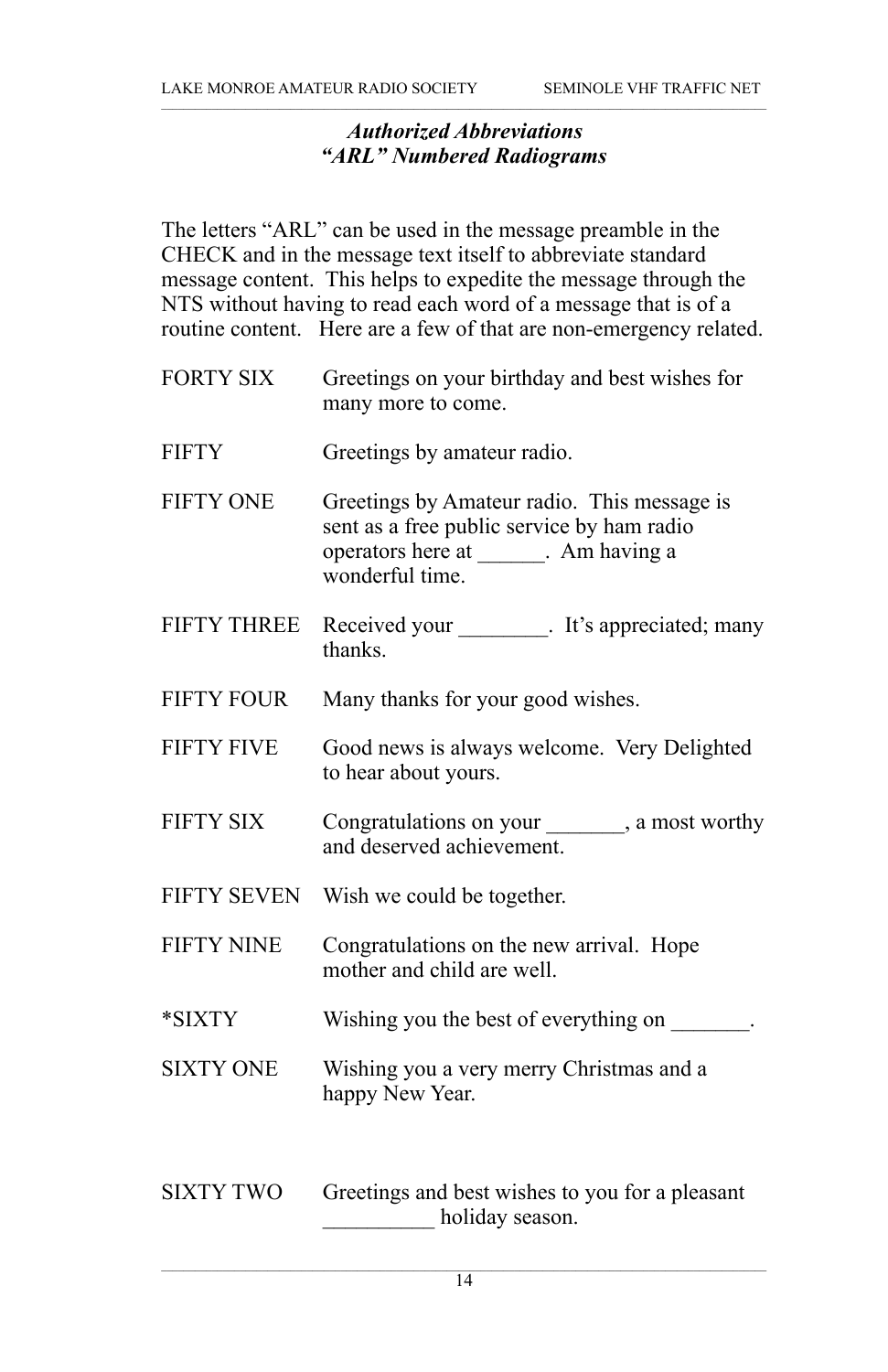|                    | SIXTY THREE Victory or defeat, our best wishes are with you.<br>Hope you win.                                                          |
|--------------------|----------------------------------------------------------------------------------------------------------------------------------------|
|                    | SIXTY FOUR Arrived safely on ________.                                                                                                 |
| SIXTTY FIVE        | Arriving __________ on __________. Please<br>arrange to meet me there.                                                                 |
| SIXTY SIX          | DX QSLs are on hand for you at the<br>QSL Bureau. Send self-addressed<br>envelopes.                                                    |
|                    | SIXTY SEVEN Your message number _________ undeliverable<br>because of _________. Please advise.                                        |
| <b>SIXTY EIGHT</b> | Sorry to hear you are ill. Best wishes for a<br>speedy recovery.                                                                       |
| <b>SIXTY NINE</b>  | Welcome to the ____________. We are glad to<br>have you with us and hope you will enjoy the fun<br>and fellowship of the organization. |

\* Can be used for all holidays.

Note that ARL numbers are spelled out at all times.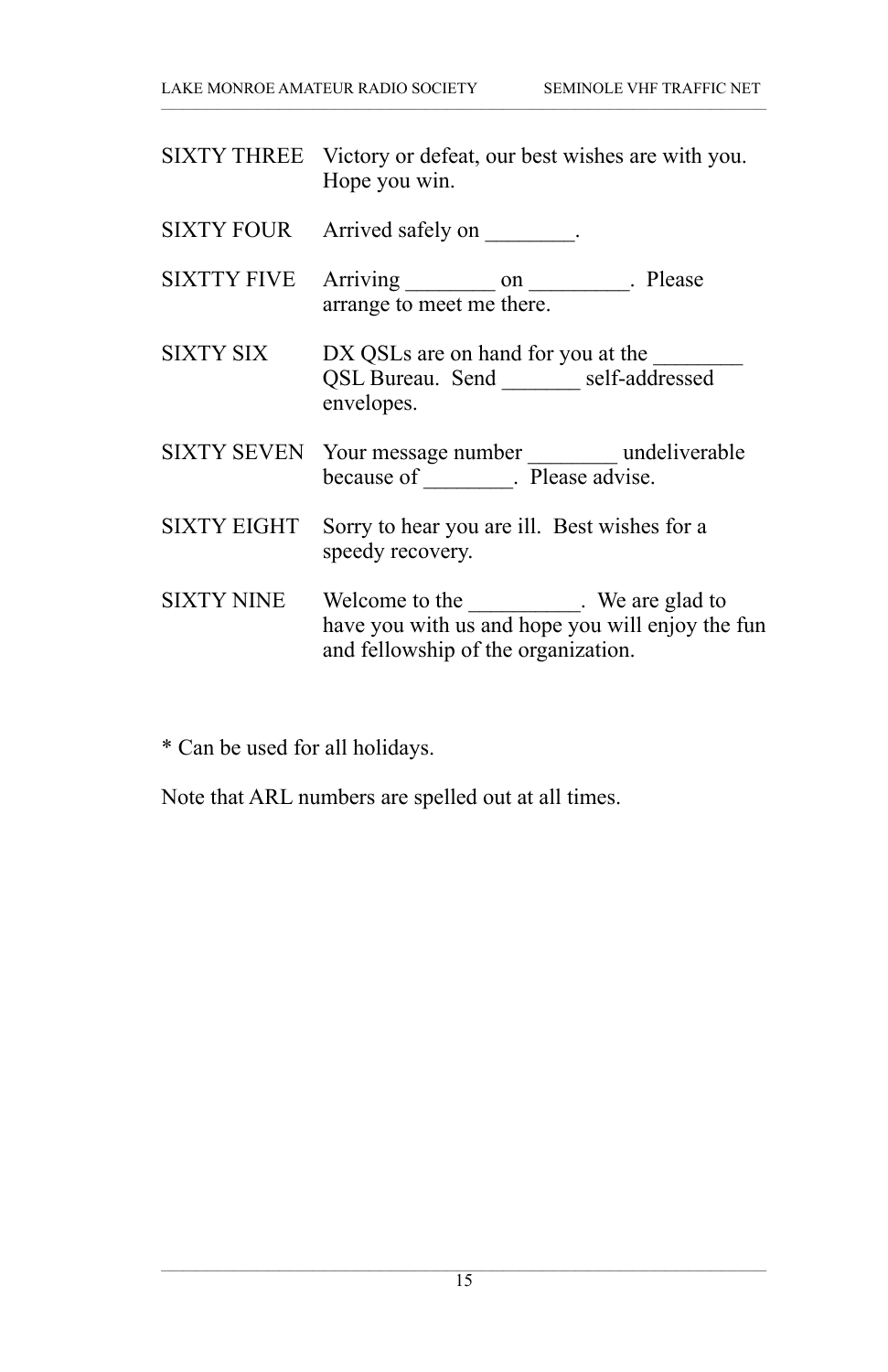#### *The SVTN Net Control Operator's Script, also known as the "Net Preamble"*

DOES ANYONE NEED TO USE THIS FREQUENCY BEFORE I BEGIN THE SEMINOLE VHF TRAFFIC NET?

THIS IS (NET CONTROL OPERATOR'S CALL SIGN) CALING ALL AMATEUR RADIO STATIONS TO THE SEMINOLE VHF TRAFFIC NET. GOOD EVENING EVERYONE. MY NAME IS AND I AM LOCATED IN  $\qquad \qquad$  . I WILL BE THE NET CONTROL OPERATOR TONIGHT. THIS IS A DIRECTED NET. PLEASE FOLLOW THE INSTRUCTIONS OF NET CONTROL.

THE SEMINOLE VHF TRAFFIC NET MEETS DAILY STARTING AT 7:15 PM LOCAL TIME ON THIS FREQUENCY 147.285 MHZ, A REPEATER WITH A PL TONE OF 107.2 HZ. ON THE FIRST MONDAY OF EACH MONTH THE SVTN MEETS ON 147.555 MHZ SIMPLEX AND DOES NOT USE THE REPEATER. ON THE FIRST THURSDAY OF EACH MONTH THE SVTN MEETS ONLY UNDER EMERGENCY CONDITIONS. WE WILL NOT CALL THE NET IF THERE IS LIGHTNING OR THUNDER IN THE AREA AS A SAFETY PRECAUTION. PLEASE BE COURTEOUS AND PAUSE BRIEFLY BETWEEN TRANSMISSIONS TO HELP AVOID PILE UPS.

THIS IS A TRAINING NET WITH THE PURPOSE OF PROVIDING EXPERIENCE IN NET OPERATIONS, AND TO LEARN AND PRACTICE RELAYING FORMAL WRITTEN MESSAGE TRAFFIC INTO, OUT OF, AND WITHIN SEMINOLE COUNTY AND THE SURROUNDING AREA. WE MAKE AN EFFORT TO SHARE MESSAGE RELAY OPPORTUNITIES WITH ALL STATIONS INTERESTED IN HANDLING TRAFFIC. THE SVTN IS AN OFFICIAL NET OF THE NATIONAL TRAFFIC SYSTEM AND MAINTAINS LIAISON WITH OTHER RECOGNIZED TRAFFIC NETS.

THIS IS \_\_\_\_\_\_\_\_\_\_\_ FOR THE SEMINOLE VHF TRAFFIC NET.

DO WE HAVE ANY LIAISON STATIONS WITH INBOUND TRAFFIC OR ABLE TO TAKE OUTBOUND TRAFFIC? CALL NOW PLEASE…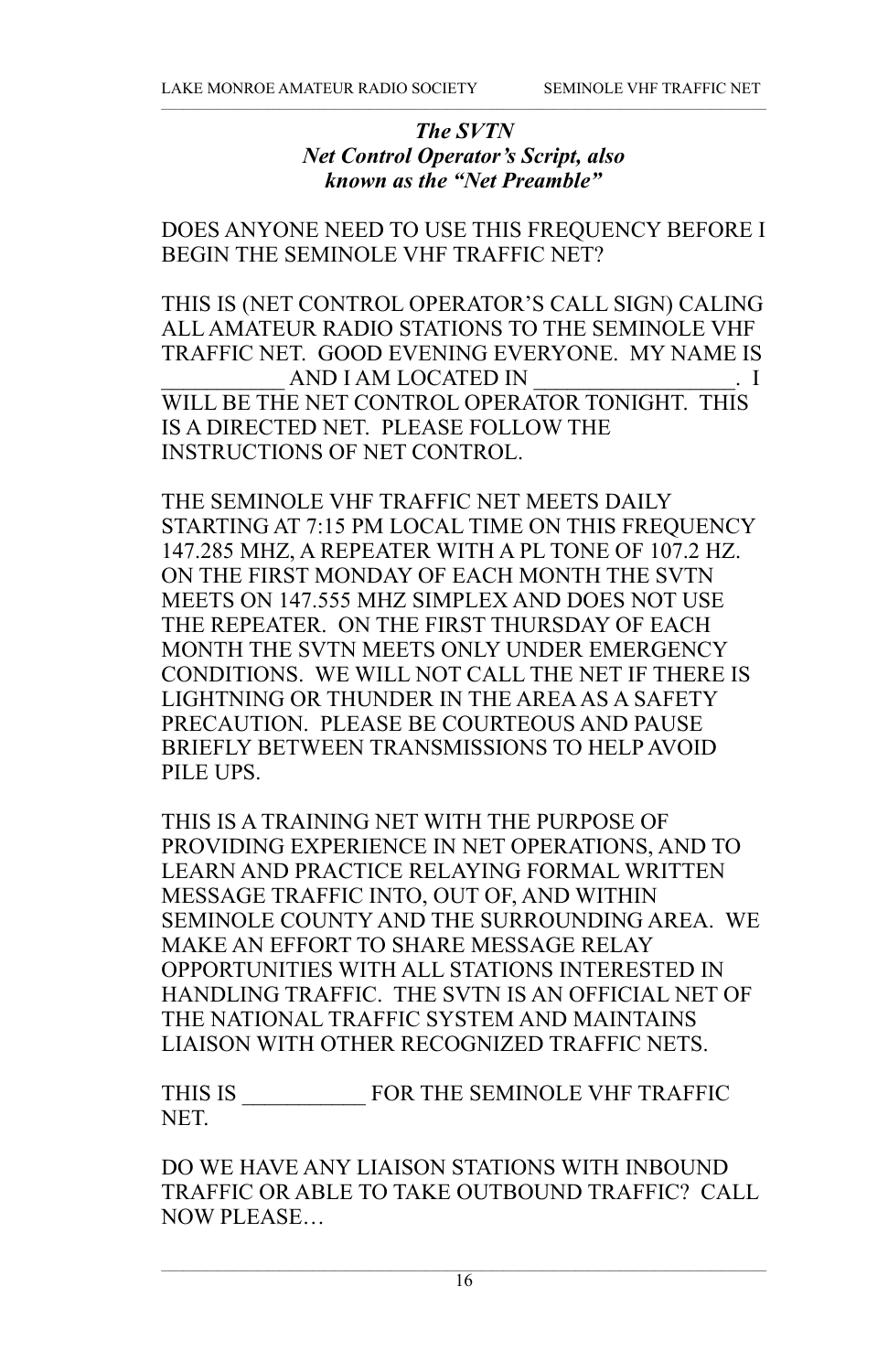DO WE HAVE ANY STATIONS HOLDING EMERGENCY OR PRIORITY TRAFFIC? CALL NOW PLEASE…

DO WE HAVE ANY STATIONS ABLE TO TAKE AND DELIVER INBOUND MESSAGES? CALL NOW PLEASE…

DO WE HAVE ANY STATIONS HOLDING OUTBOUND MESSAGES OR NET REPORTS? CALL NOW PLEASE…

DO WE HAVE ANY STATIONS HOLDING ANNOUNCEMENTS OR BULLETINS FOR THE NET?

WE WILL NOW TAKE CHECK-INS FROM SHORT OF TIME, MOBILE AND PORTABLE STATIONS. CALL NOW PLEASE GIVING CALL SIGN PHONETICALLY AND FIRST NAME…

ALL SHORT OF TIME, MOBILE AND PORTABLE STATIONS MAY SECURE. THANK YOU FOR JOINING US TONIGHT AND CHECK IN AS OFTEN AS YOU CAN. WE APPRECIATE YOUR PARTICIPATION.

WE WILL NOW TAKE CHECK-INS FROM ANY STATION THAT WOULD LIKE TO JOIN THE NET. PLEASE SLOWLY STATE YOUR CALL SIGH PHONETICALLY AND GIVE YOUR FIRST NAME. CALL NOW PLEASE…

WE WOULD LIKE TO THANKI ALL THE STATIONS THAT CHECKED IN TO THE SVTN TONIGHT. PLEASE JOIND US AGAIN AS OFTEN AS POSSIBLE.

(NET REPORT)

THIS IS \_\_\_\_\_\_\_\_\_\_\_\_\_ CLOSING THE SEMINOLE VHF TRAFFIC NET AT \_\_\_\_\_\_\_\_\_\_\_ LOCAL TIME AND RETURNING THIS FREQUENCY TO REGULAR AMATEUR USE. GOOD EVENING EVERYONE. CLEAR.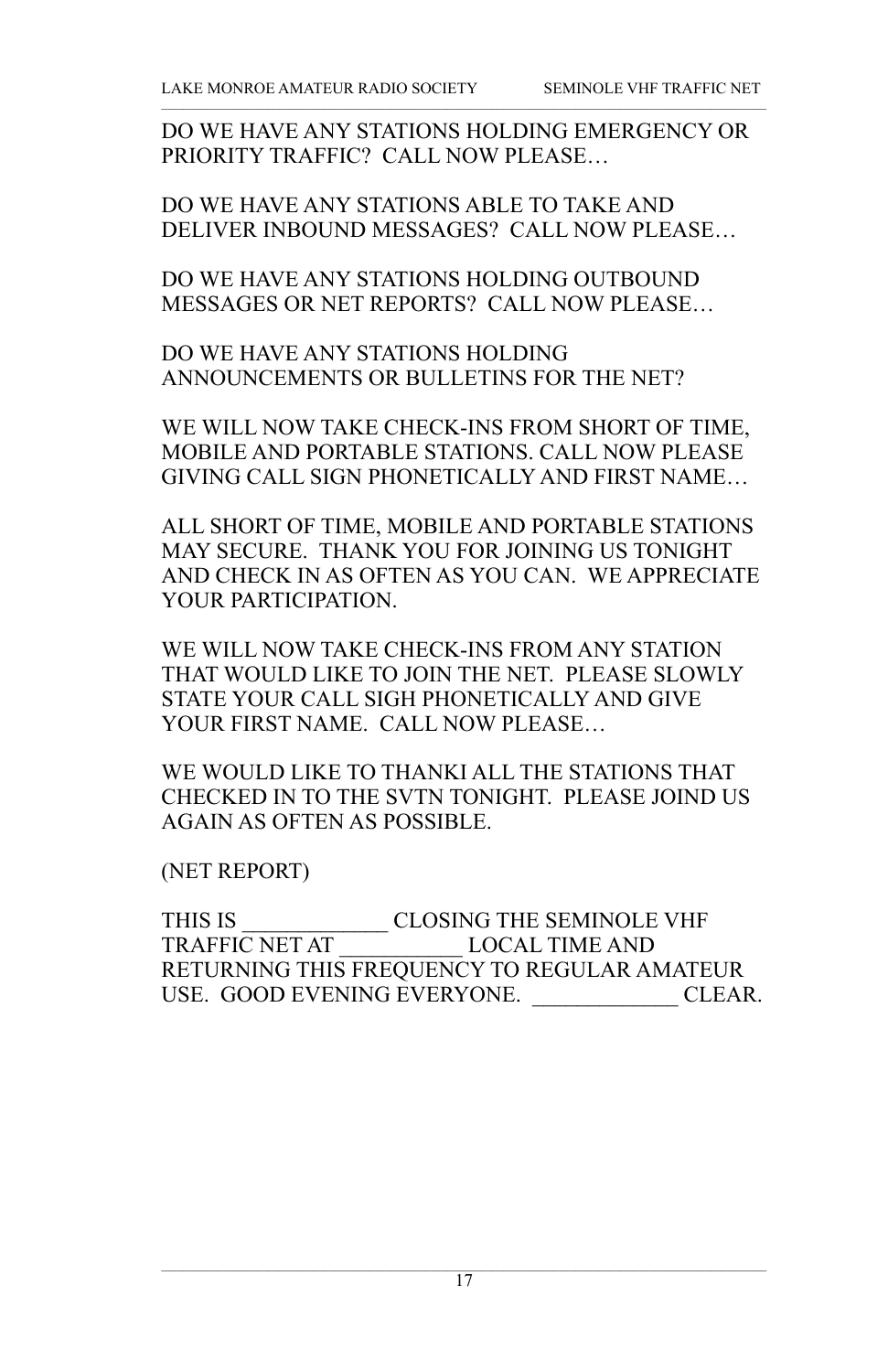# *Message Format*

| Number                   | Precedence HX    |      | Station of Origin |             | Check Place of Origin   Time Filed Date |      |  |
|--------------------------|------------------|------|-------------------|-------------|-----------------------------------------|------|--|
|                          |                  |      |                   |             |                                         |      |  |
| TO                       |                  |      |                   |             |                                         |      |  |
|                          |                  |      |                   |             |                                         |      |  |
|                          | Telephone Number |      |                   |             |                                         |      |  |
|                          |                  |      |                   |             |                                         |      |  |
|                          |                  |      |                   |             |                                         |      |  |
|                          |                  |      |                   |             |                                         |      |  |
|                          |                  |      |                   |             |                                         |      |  |
|                          |                  |      |                   |             |                                         |      |  |
| <b>RECEIVED:</b><br>From |                  | Date | Time              | SENT:<br>To | Date                                    | Time |  |
|                          |                  |      |                   |             |                                         |      |  |
|                          |                  |      |                   |             |                                         |      |  |

#### **The American Radio Relay League RADIOGRAM**

The RADIOGRAM provides a standard format for recording the important ingredients of any message.

The top row of boxes are for data that identifies the message for the amateur operators who will become involved in relaying the message…what's it's identifying number (assigned by the originating station), the message's precedence (normally R for routine), any handling instructions identifier, the number of words in the message, it's city and state of origin, and the time and date filed.

The TO block is for the name, address and phone number of the addressee. There are 25 (five rows of five words) spaces to record the text of the message. Units of five make it easy to compare to the check number. And finally, there is a place to identify where the message was received and sent (relayed).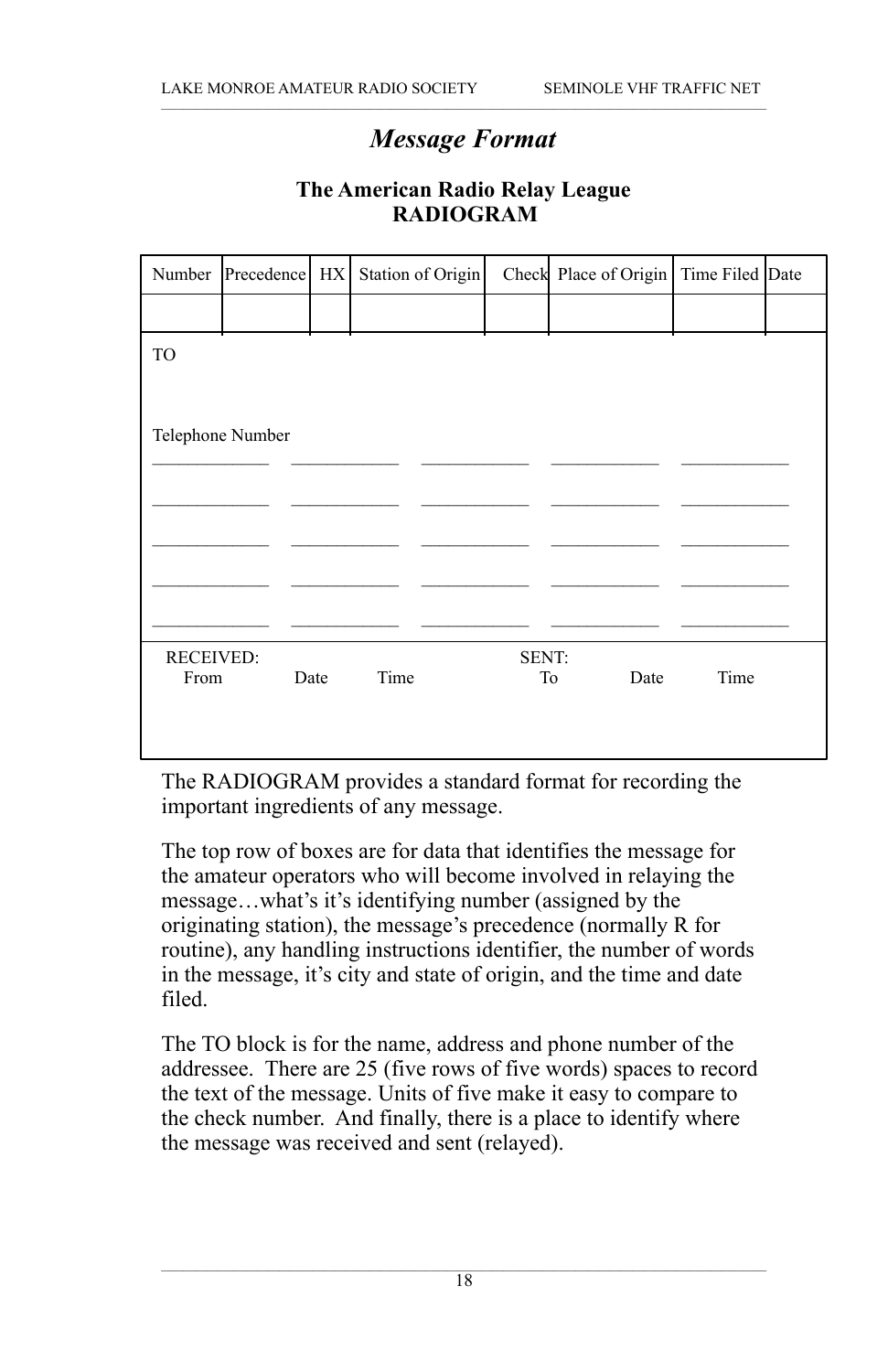# *References*

The ARRL Emergency Communication Handbook, Edited by WB8IMY Steve Ford, ©2005, Newington, CN

The ARRL FCC Rule Book, 13<sup>th</sup> Edition, Edited by N1KB John Hennessee, ©2004, Newington, CN

The ARRL Handbook for Radio Communications 2005, Editor W1lC Dana G. Reed, ©2004, Newington, CN, pp. 2.3 - 2.4

The ARRL Operating Manual, 7<sup>th</sup> Edition, Editor K8CH Chuck Hutchinson,  $\ddot{\odot}$ 2000 Newington, CN, pp 7.1 – 8.22

Public Service Communications Manual, published by The American Radio Relay League, Newington, CN